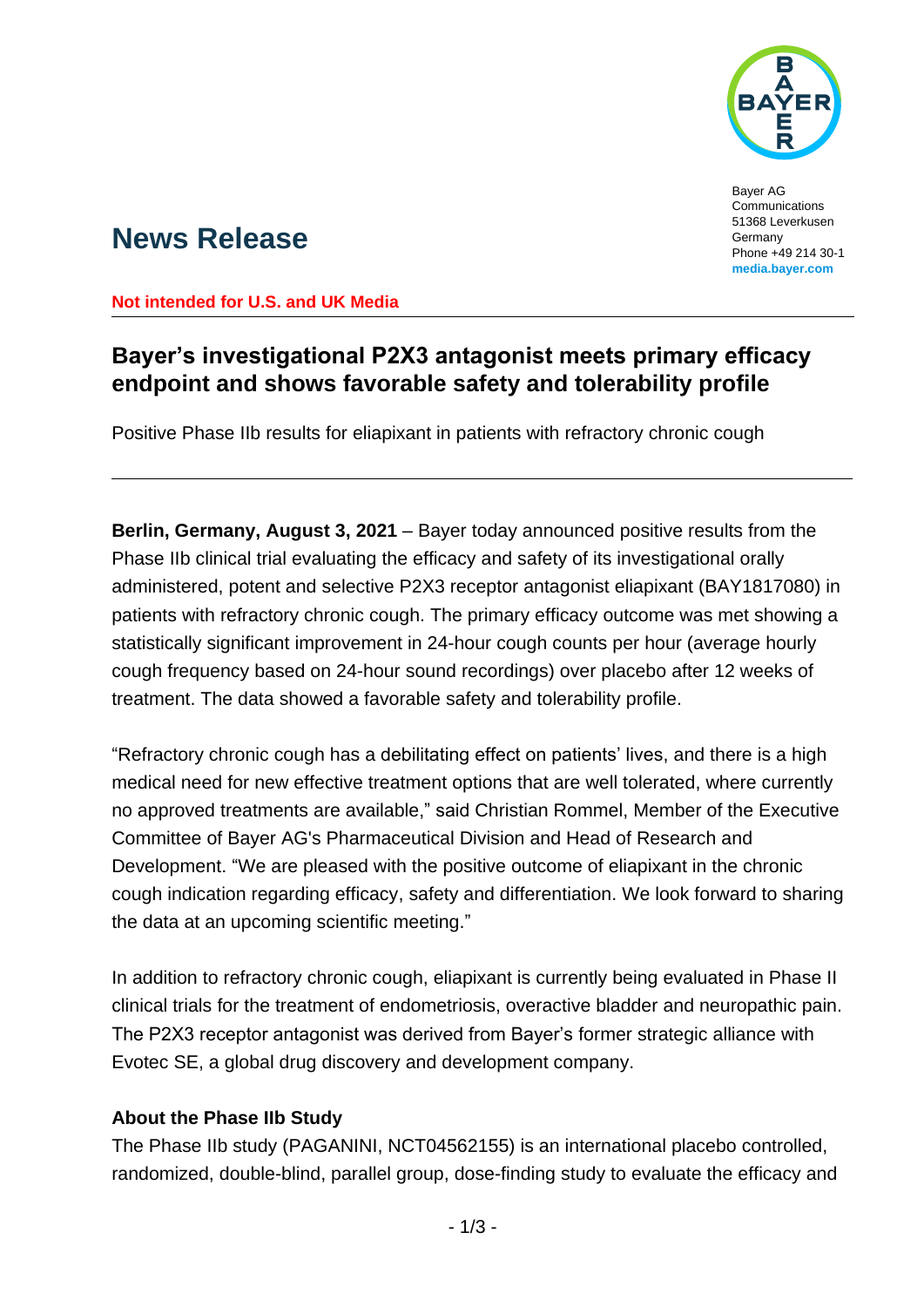safety of eliapixant compared to placebo in patients with refractory chronic cough. In this study, more than 300 participants received either 25, 75 or 150 mg of eliapixant or placebo tablets twice daily for 12 weeks. Observation for each participant lasted about 18 weeks in total. Participants were asked to wear a digital device to record the cough and to complete questionnaires every day to document the symptoms subjectively. Blood samples were collected to monitor the safety and measure the blood level of the study drug. Detailed efficacy and safety analyses from this study will be presented at an upcoming scientific congress.

#### **About Eliapixant**

Eliapixant (BAY1817080) is an investigational orally administered, potent and selective P2X3 receptor antagonist. The P2X3 receptor is a key modulator of afferent nerve fiber signaling, thus considered to play a central role in diseases with nerve hypersensitization such as cough hypersensitivity syndrome. P2X3 receptor antagonists block the receptor aiming to decrease peripheral nerve fiber sensitivity. Eliapixant is currently evaluated in clinical studies for the treatment of refractory chronic cough, endometriosis, overactive bladder and neuropathic pain. The P2X3 receptor antagonist was derived from a former strategic research alliance with Evotec SE with an initial focus on endometriosis.

### **About Refractory Chronic Cough**

The global prevalence of chronic cough is approximately 10 percent. Refractory chronic cough (RCC) affects 1-5 percent of all people worldwide. It does not serve as an airwayprotective mechanism but is driven by a cough hypersensitivity syndrome. RCC disrupts patients' daily life, causing them to cough between 10 to 100 times per hour without any external trigger and has a major impact on physical and psychological aspects of quality of life. Many times, the condition comes with a long patient journey and time-to-diagnosis is in average over 8 years. Currently, there are only limited treatment options available to manage this condition, and the medical need for new effective treatments is high.

### **About Bayer**

Bayer is a global enterprise with core competencies in the life science fields of health care and nutrition. Its products and services are designed to help people and planet thrive by supporting efforts to master the major challenges presented by a growing and aging global population. Bayer is committed to drive sustainable development and generate a positive impact with its businesses. At the same time, the Group aims to increase its earning power and create value through innovation and growth. The Bayer brand stands